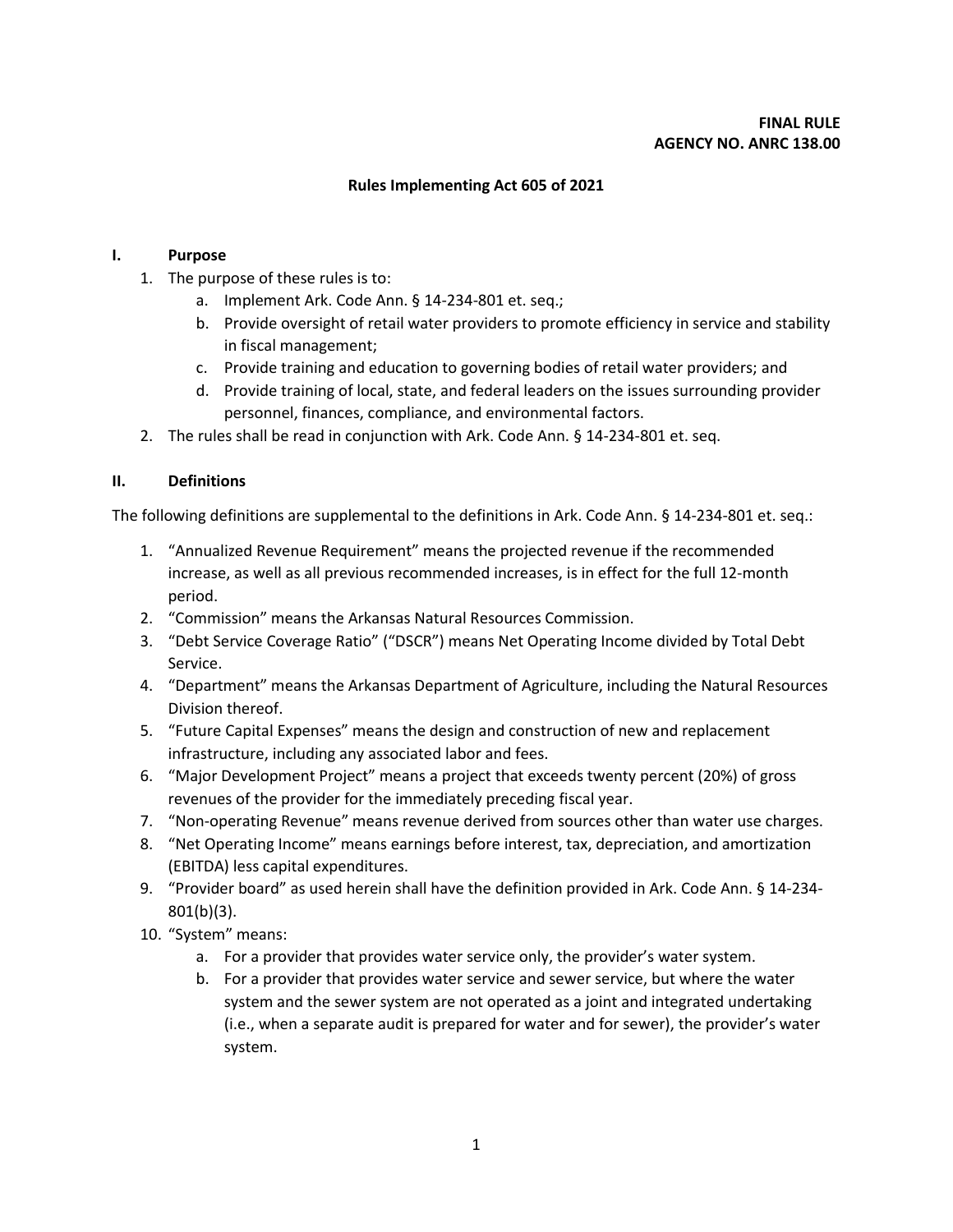- c. For a provider that provides water service and sewer service, and the water facilities are operated as a joint and integrated undertaking (i.e., when water and sewer are combined in a single audit), the provider's joint and integrated water and sewer system.
- 11. "Total Debt Service" means current debt obligations, including but not limited to any interest, principal, sinking fund, and lease payments due in a given year.

## **III. Refurbishment and Replacement Account**

- 1. Refurbishment and Replacement accounts, as required under Ark. Code Ann. § 14-234-802(e), shall only be used to make repairs or to replace water system System appurtenances.
- 2. Providers may designate existing depreciation or replacement accounts as the Refurbishment and Replacement Account required by Ark. Code Ann. § 14-234-802(e), so long as the amount deposited therein complies with the provisions of Ark. Code Ann. § 14-234-802(e).
- 3. The calculation of the amount required to be deposited into a Refurbishment and Replacement Account pursuant to these Rules and Ark. Code Ann. § 14-234-802(e) shall be based on the gross operating revenues of a System.
- 4. The funds shall not be used for routine repairs. Expenditures of \$1,000 or less shall be considered routine repairs.
- 5. Utilization of funds from the Refurbishment and Replacement account must be approved by the Provider Board prior to its use.

### **IV. Rate Studies for Retail Water Providers**

- 1. Retail water providers shall obtain rate studies pursuant to the requirements in Ark. Code Ann. § 14-234-802.
- 2. A provider that plans to undertake a major development project, as defined above and in Ark. Code Ann. § 14-234-802(h)(2), shall obtain a rate study or amend the provider's existing rate study before beginning the major development project to include consideration of the financial impact of the major development project on the fiscal sustainability of the provider.
- 3. Rate studies shall be based on the guidelines of the American Water Works Association and the Water Environment Federation.
	- a. The rate studies shall include:
		- i. Reports containing the following information for the current year and projections for the next five years:
			- 1. A comprehensive cost analysis, including:
				- a. Operations and maintenance (O&M) expenses;
				- b. Financing expenses, including but not limited to debt service payments, bond issuance costs, and commercial paper fees, if applicable;
				- c. Any required cash reserves unavailable to pay for expenses, including but not limited to the annual refurbishment and replacement account deposit requirement as set out in Ark. Code Ann. § 14-234-802(e);
				- d. Depreciation expenses;
				- e. Future capital expenses;
				- f. Expenses required for an annual audit or agreed-upon procedures and compilation report;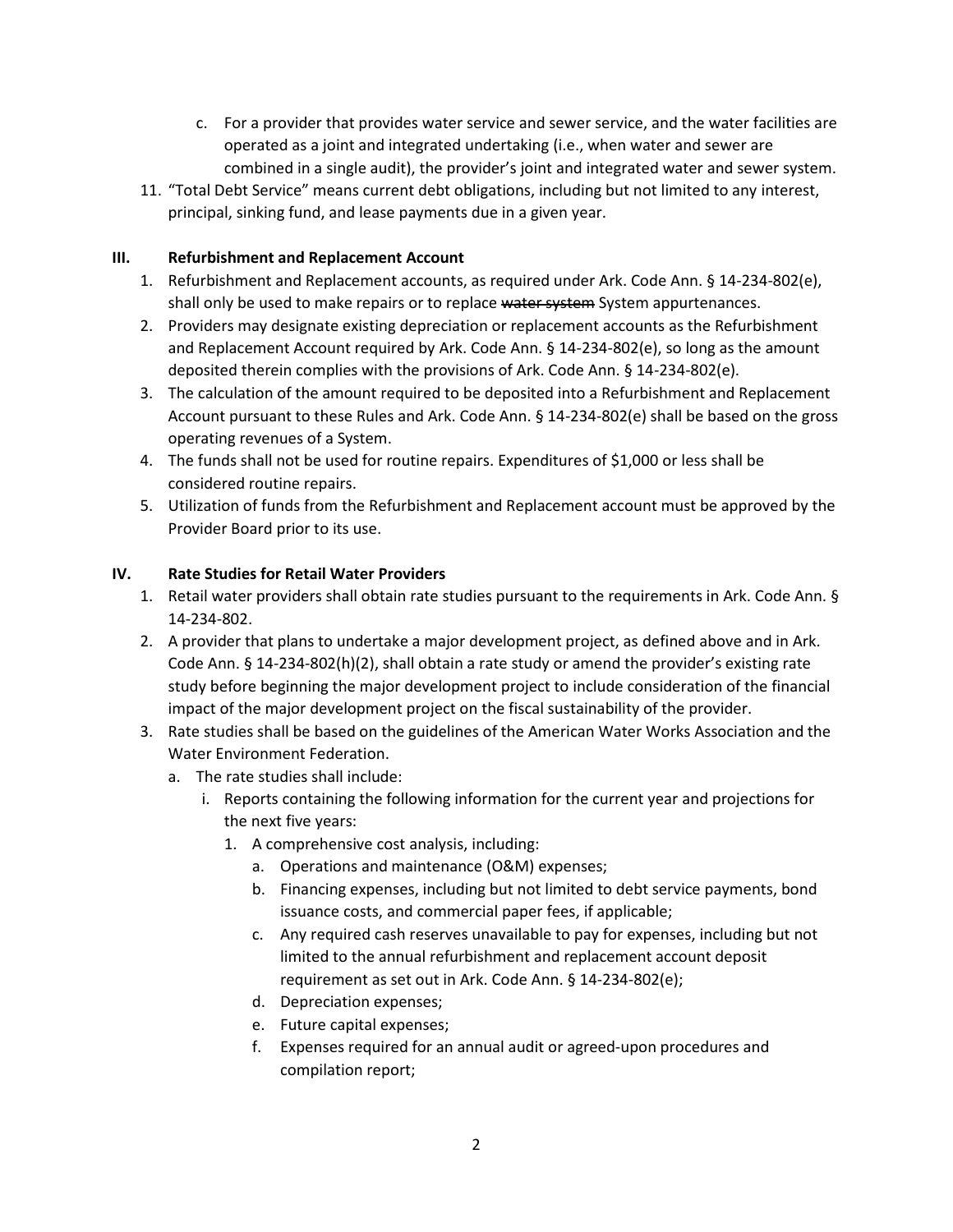- g. Expenses required for rate studies required under Ark. Code Ann. § 14-234-802; and
- h. Any other expenses not accounted for in paragraphs (a) through (g).
- 2. A comprehensive revenue earnings analysis, including:
	- a. Available Cash balance;
	- b. Non-rate revenue;
	- c. Rate revenue without recommended increases;
- 3. For the five projected years, recommended rate increases and the projected additional revenue derived therefrom;
- 4. Debt Service Coverage Ratios;
- 5. The number of days that the available cash balance could cover O&M expenses without additional revenue;
- 6. Annualized revenue requirement.
- ii. The provider's asset management plan, including:
	- 1. inventory of essential assets and for each essential asset, without limitation, the following information:
		- a. Asset type;
		- b. Annual maintenance costs;
		- c. Year installed;
		- d. Vendor-specified useful life, if available;
		- e. Anticipated date of replacement;
		- f. Installation or replacement cost estimate; and
		- g. Projected consequence of failure.
	- 2. The provider's plan for replacement of essential assets.
- iii. Proposed changes in rates should be based on achieving and maintaining a Debt Service Coverage Ratio of 1.1 or higher.
- iv. An explanation of the provider's chosen rate design; and
- v. Recommendations for any changes to the provider's operations, including a plan on how the changes should be implemented.
- vi. Certification by the entity performing the rate study that such study complies with Ark. Code Ann. § 14-234-801 et. seq. and these Rules.
- b. Rate studies shall be provided to the Department at the time it is provided to Arkansas Legislative Audit under Ark. Code Ann. § 14-234-802(i).
- c. The Commission may request further information necessary to determine a provider's fiscal status, and providers shall cooperate with the Commission's requests.
- d. The Commission may waive any one or more requirement in Section IV(3)(a), above, upon written request.
- 4. Rate studies for providers that operate a joint and integrated water and sewer system shall analyze the total System.
- 5. Rate studies performed shall be an objective and unbiased review of the provider's fiscal status.
- 6. The Commission will maintain a list of approved entities to conduct rate studies as required under Ark. Code Ann. § 14-234-802(f)(1). The Commission may remove an approved entity from its list of approved entities if it determines that an entity violated Arkansas law or Commission rules in performing a rate study.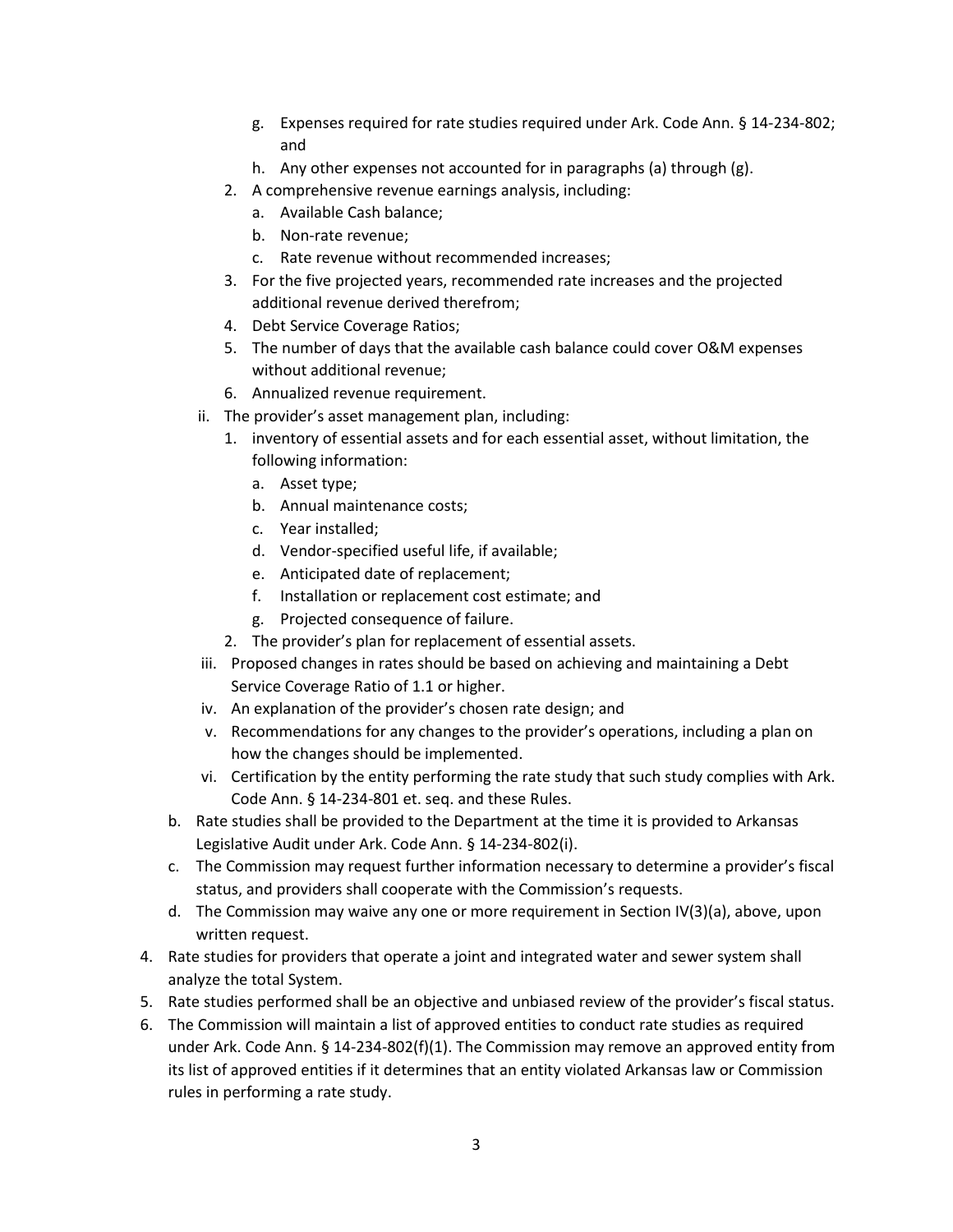## **V. Determinations of Fiscal Distress**

- 1. A Provider will be in Fiscal Distress if the Provider:
	- a. Fails to obtain a rate study as required;
	- b. Fails to implement the rates contained in the completed rate study required within one (1) or two (2) years as provided under ACA  $14$ -234-802(c)(2)(B)(ii)-(iii); or
	- c. Fails to maintain a Debt Service Coverage Ratio of 1.05 or higher.
- 2. A Provider may be determined to be in fiscal distress if the Provider:
	- a. Does not comply with the training required by Ark. Code Ann. § 14-234-805 and Section VII, below;
	- b. Fails to file with Arkansas Legislative Audit an audit report or agreed-upon procedures and compilation report required by Ark. Code Ann. § 14-234-120;
	- c. Fails to maintain unincumbered cash or cash equivalents in an amount equal to onetwelfth of the total expenses from the most recent fiscal year;
	- d. Fails to adopt budget before the beginning of a new fiscal year providing for sufficient revenues to meet or exceed anticipated expenses during that fiscal year;
	- e. Fails to make all required payments due to the United States Treasury Internal Revenue Service, Arkansas Department of Finance and Admission, or Arkansas Department of Health;
	- f. Fails to make any bond, loan, or lease payment; or
	- g. Fails to comply with an administrative order of the US Environmental Protection Agency, Arkansas Department of Health or Arkansas Division of Environmental Quality concerning operation and maintenance of the system.
- 3. Providers determined to be in fiscal distress shall submit to the Department an improvement plan as required in Ark. Code Ann. § 14-234-802(k) detailing in writing the provider's plan to resolve the violation or violations of rule or law or the provider's plan to resolve its fiscal insufficiency that caused it to be considered in fiscal distress.
- 4. A provider will be determined by the Commission to no longer be in fiscal distress if:
	- a. The provider resolves the violation of rule or law that caused it to be considered in fiscal distress and obtains written verification from the Commission that the violation has been resolved; or
	- b. The provider implements a change of rates that is shown by the study to resolve the provider's fiscal insufficiency.

# **VI. Miscellaneous**

- 1. A provider seeking approval from the Commission under Ark. Code Ann. § 14-234-802(g) shall demonstrate its fiscal sustainability by submitting to the Commission a business plan demonstrating its technical, financial, and managerial capacity.
- 2. Pursuant to provisions relating to Commission intervention under the conditions provided for in Ark. Code Ann. § 14-234-804(d), upon request of a municipal provider or a customer or unserved customer of a municipal provider, the Department will assist in the resolution of the issue or issues if the party or parties involved demonstrate that all parties involved made a good faith effort to resolve the issue or issues.